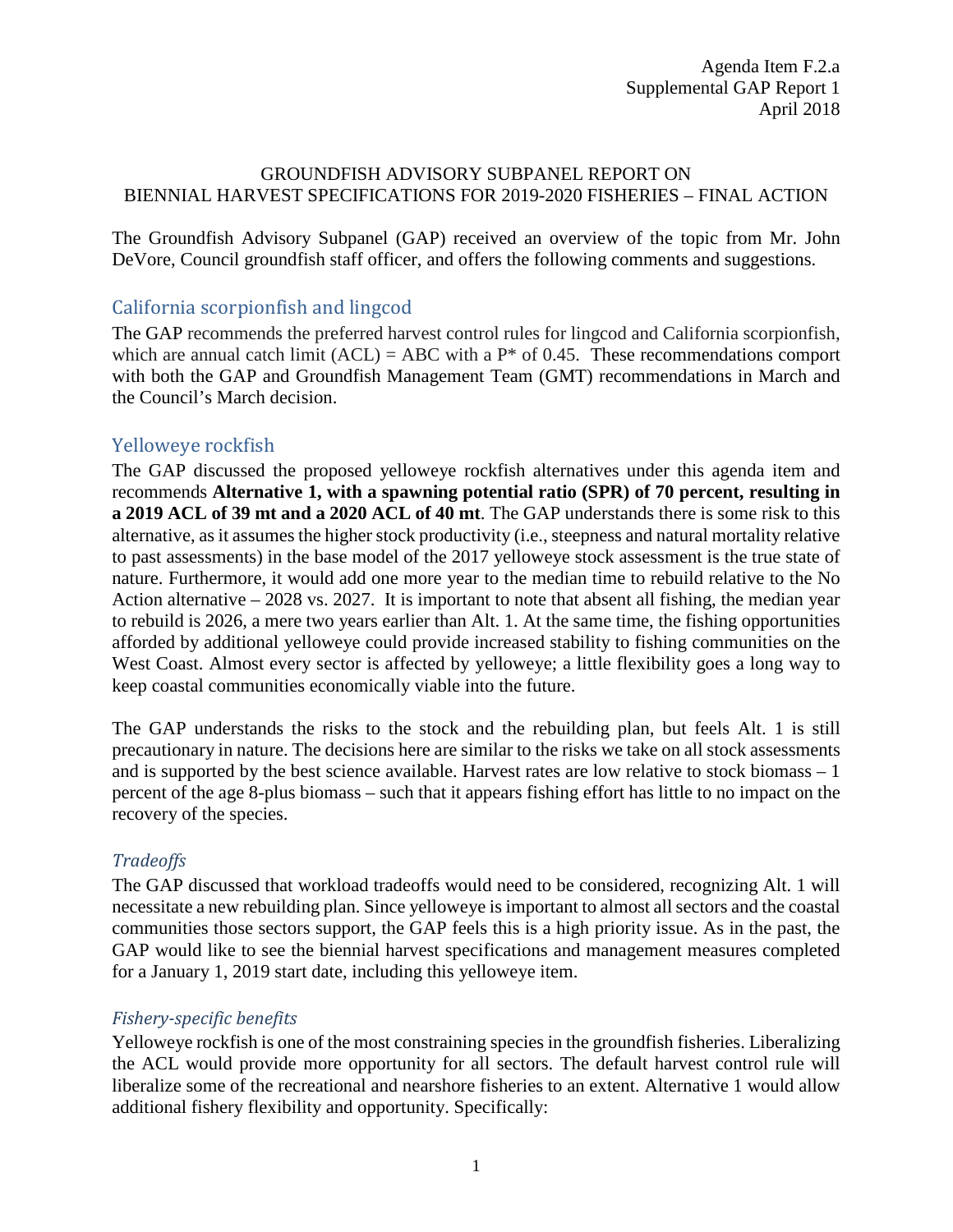**Recreational fisheries:** The higher ACL of Alt. 1 would allow anglers in all three states the opportunity to fish deeper, may open some closed areas, and provide more all-depth fishing days. Recreational fleets also may be able to access other popular groundfish stocks such as lingcod north of  $40\square 10'$  N. lat., and yellowtail rockfish.

Additional yelloweye would also provide more opportunity to sport fishermen during alldepth halibut fisheries.

A higher ACL would also minimize the possibility of early closure of recreational seasons by reducing pressure on other species such as blue/deacon rockfish, etc. Oregon had to close its season early in 2017 and California had to institute depth constraints later in the year. These closures and limitations hit southern Oregon and northern California fishing communities especially hard since salmon seasons also were closed in both the Oregon and California Klamath Management Zone (KMZ).

**Non-whiting trawl (IFQ):** The amount of yelloweye under No Action or Alt. 1 remains small, especially compared with historical landings from all fisheries prior to 2000. It is important to note that the precautionary increase under Alt. 1 would not create new opportunities or reinstate old, pre-IFQ, opportunity. Any increase would simply allow more flexibility.

Additional fish in the catch shares program would free up the flow of quota in the market. Fishermen tend to hold on to any yelloweye quota for most of the year in order to cover potential interactions with yelloweye during season. The assurance of more yelloweye quota will allow trawlers an easier avenue to cover potential overages, thereby creating more quota trading. In short, it would allow the IFQ system to work the way it was intended.

More yelloweye could provide increased access to other species and areas. For example, Dover sole is found on both the shelf and slope, but Dover caught on the shelf are better quality. Trawlers are hesitant to fish the shelf due to potential yelloweye bycatch. Yelloweye quota increases could allow some exploratory fishing on the shelf, giving fishermen some assurance they could cover any potential yelloweye overage while obtaining better quality fish for the market. Any fishing effort on the shelf would remain governed by strict IFQ management that is conservative by nature*.*

Underutilization in the shoreside IFQ fishery has been apparent since its implementation. Anything to provide some relief to the shoreside fishery would be helpful – especially since yelloweye quota prices have been documented at more than 50 times higher than other species.

**Commercial fixed gear fisheries:** California deeper nearshore permits became transferrable on April 1 and GAP members are concerned this could reactivate latent permits and cause an effort shift from the south to the north. The Northern California live fish fishery is lucrative; an influx of roughly 100 more permits and fishermen to this area will likely result in more yelloweye impacts. More metric tons for the nearshore fishery will prevent this sector from going over its allocation, keep the fishery open year round and reduce the need for inseason adjustments.